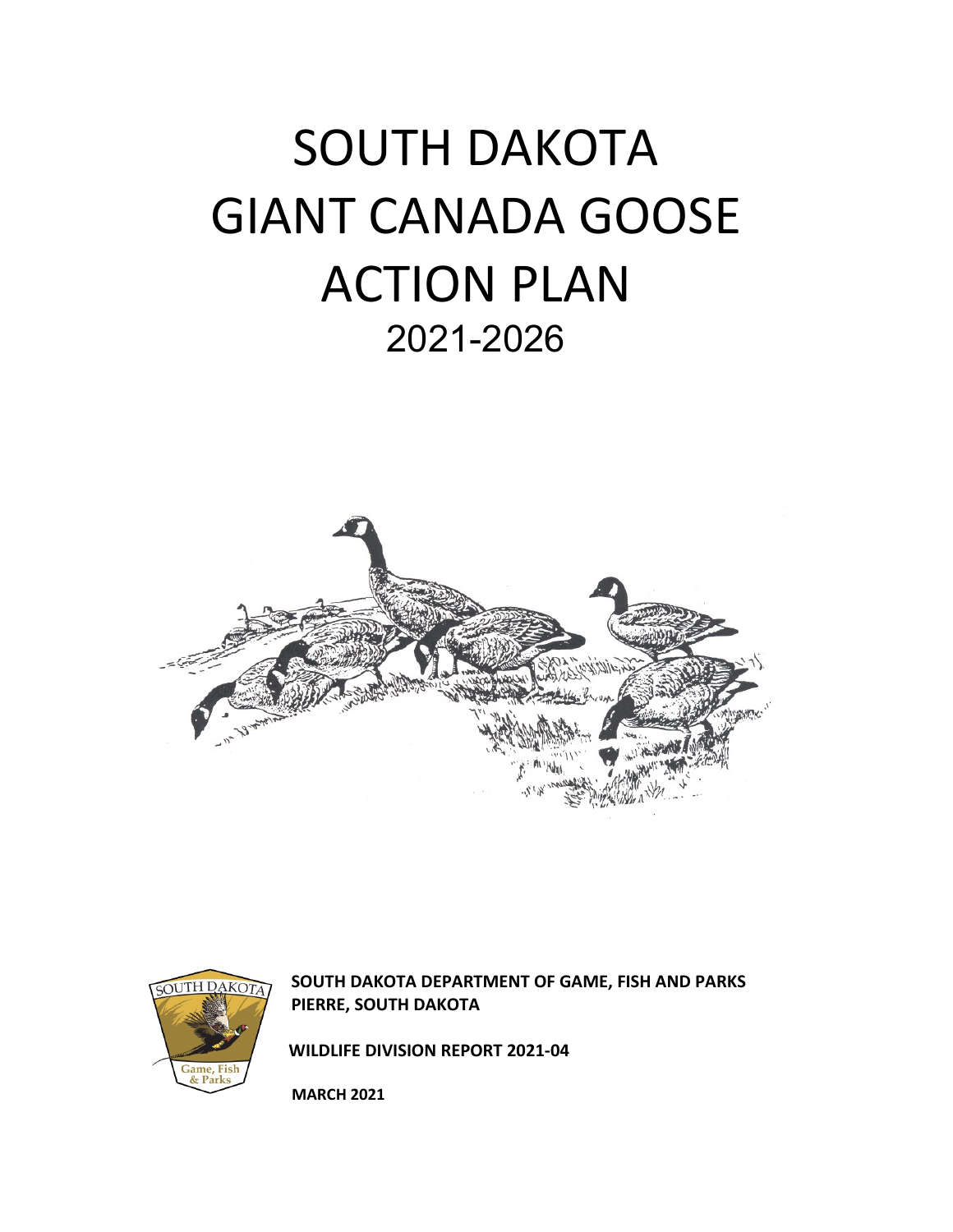This action plan will be used by SDGFP staff on an annual basis and will be formally evaluated at least every five years. Plan updates and changes, however, may occur more frequently as needed.

A supportive document to this action plan, the "Management of Giant Canada Geese in South Dakota", provides a historical background, research, management surveys and monitoring, challenges and opportunities, and citizen involvement related to giant Canada geese and can be found at [https://gfp.sd.gov/management-plans/.](https://gfp.sd.gov/management-plans/)

# **ACKNOWLEDGEMENTS**

This action plan is a product of substantial discussion, evaluation and input from many wildlife professionals, constituents and the 2020-2021 South Dakota Canada Goose Stakeholder Group. In addition, those comments and suggestions received from private landowners, hunters and those who recognize the value of giant Canada geese and their associated habitats were also considered.

Action Plan Coordinator – Rocco Murano, Senior Waterfowl Biologist, South Dakota Department of Game, Fish and Parks (SDGFP).

SDGFP staff that provided data, reviews, and/or edits to the South Dakota Giant Canada Goose Management Plan –Nathan Baker, Josh Delger, Jacquie Ermer, Keith Fisk, Mark Grovijahn, Corey Huxoll, Trenton Haffley, Tom Kirschenmann, Mark Norton, Tim Olson, Taniya Bethke, and Chad Switzer.

Individuals who served on the South Dakota Canada Goose Stakeholder Group during this planning process included: Todd Tuchen (ag producer); Ben Fujan (hunter); James Halverson (South Dakota Stockgrowers Association); Dani Hanson (South Dakota Farm Bureau); Cody Warner (South Dakota Wildlife Federation); Brad Johnson (U.S. Fish and Wildlife Service); Brent Garvey (hunter); Ron Simonson (ag producer); Eric Reisenweber (Delta Waterfowl); Derrick Scott (South Dakota Soybean Association); and Chuck Dieter(South Dakota Waterfowl Association).

All text and data contained within this document are subject to revision for corrections, updates, and data analyses.

Recommended Citation:

South Dakota Department of Game, Fish and Parks. 2021. South Dakota Giant Canada Goose Action Plan. Completion Report 2021-04. South Dakota Department of Game, Fish and Parks, Pierre, South Dakota, USA.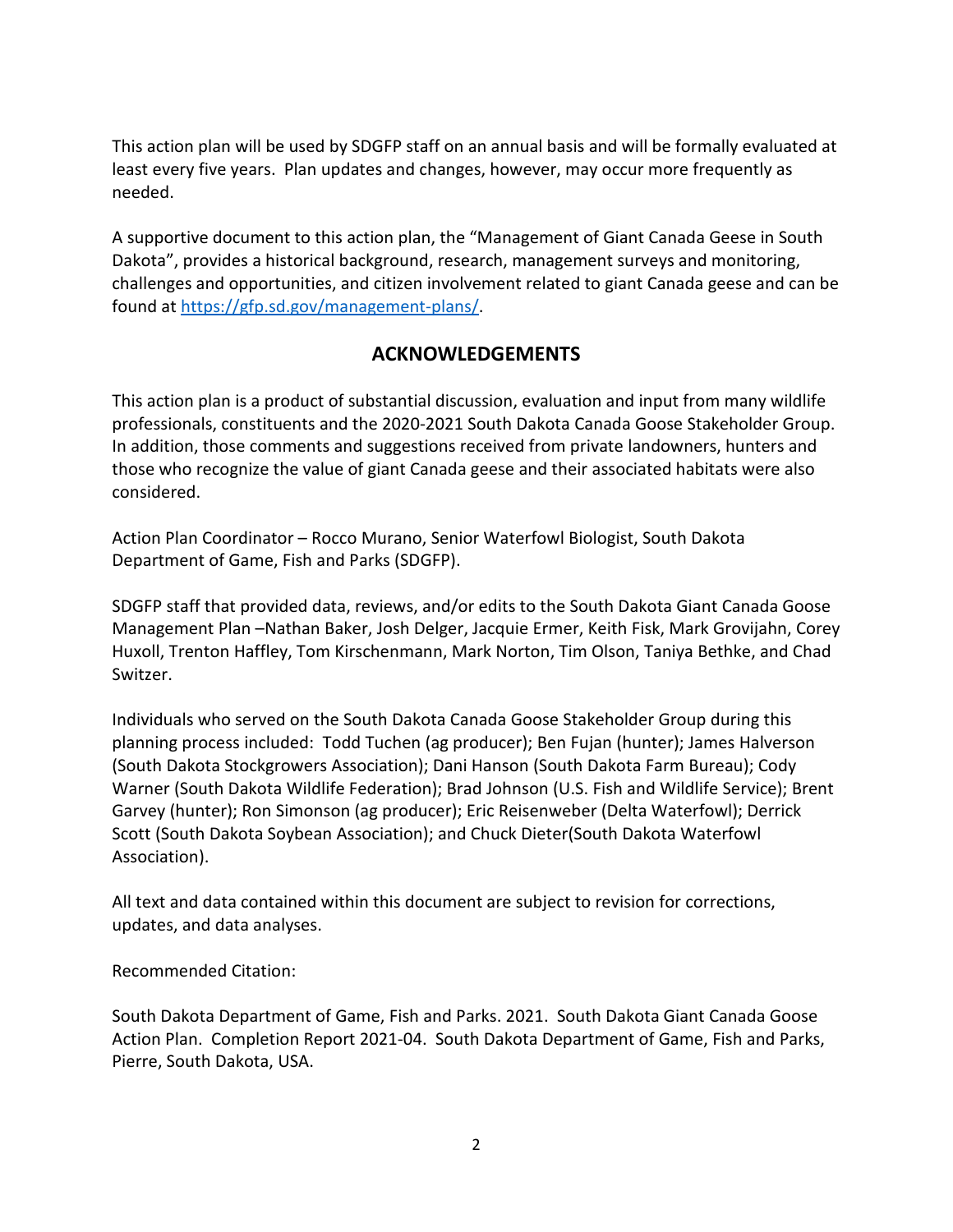# **INTRODUCTION**

Giant Canada geese (*Branta canadensis maxima*) historically nested across the Midwest of the United States and the northern Great Plains of North America including South Dakota. European settlers hunted Canada geese year-round and gathered their eggs in spring. Giant Canada geese were nearly extirpated from South Dakota by 1900. In fact, many authorities believed the giant Canada goose was extinct by the 1950's. However, flocks of the birds remained in the Ft. Sisseton and Waubay National Wildlife Refuge (NWR) areas of northeast South Dakota. Hanson (1965), in his book "The Giant Canada Goose" considered the birds in the Waubay area to be the "gold standard" of remaining wild giant Canada geese. Restoration efforts across its former range proved successful and efforts are now directed to manage this population. Giant Canada geese provide a valuable resource, highly sought after by South Dakota hunters and viewers alike.

The goal for giant Canada goose populations in South Dakota is to manage for maximum recreational opportunity consistent with the welfare of the population, habitat constraints and social tolerance. The South Dakota giant Canada goose population objective (three-year average spring index) is 140,000 with an objective range of 115,000-165,000 geese. SDGFP will adjust season structure and daily bag limits to best maintain the goose population within the objective range. This population range was developed based on an analysis of past goose population data, private land depredation issues, and substantial input from a variety of stakeholders interested in goose management in South Dakota.

Population and harvest surveys for South Dakota's giant Canada geese include the U.S. Fish and Wildlife Service (USFWS) May Waterfowl Breeding Habitat and Population Survey, the USFWS Parts Collection Survey, the federal Hunter Information Program survey, as well as SDGFP harvest surveys. Management direction for Canada geese will be based on a three-year average spring survey index number, other relevant biological data and social data.

The South Dakota Department of Game, Fish, and Parks (SDGFP) manage wildlife and their associated habitats for their sustained and equitable use, and for the benefit, welfare, and enjoyment of the people of South Dakota and its visitors. This action plan is intended to guide wildlife managers and biologists and aid the decision-making process of the SDGFP Commission to ensure Canada goose populations and their habitats are managed appropriately, addressing both biological and social considerations. It also serves to inform sportsmen and women, landowners, and all others interested in giant Canada goose management in South Dakota.

# **POPULATION STATUS**

Since restoration efforts ended in the mid 1990's, spring population estimates have varied from a low of 112,416 from 2004-2006 to a high of 248,135 from 2011-2013. Since Canada geese are highly dependent on wetlands for all phases of their life cycle, populations rise and fall in response to regional wetland conditions. The average annual spring population index of Canada geese in South Dakota for the 5-year period 2010-2014 was 216,536 and the most recent three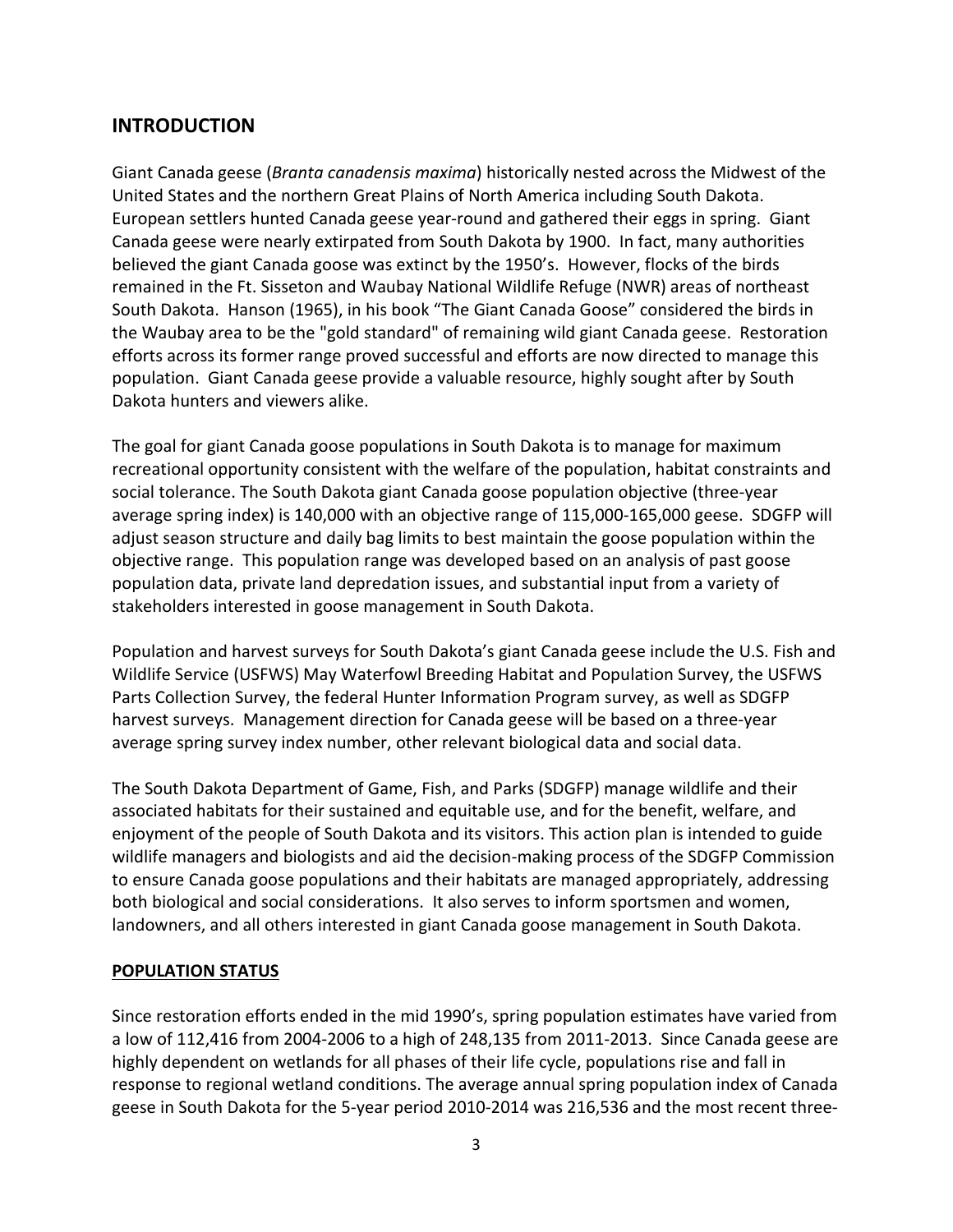year period where we have data (2017-2019) is 166,773 birds, according to data from the USFWS May Breeding Habitat and Population Survey. A statewide spring population index management range of 115,000-165,000 Canada geese should provide ample hunting opportunities and manageable agricultural conflicts, considering an operational SDGFP wildlife damage management program is in place to cooperatively work with private landowners.



Figure 1. South Dakota Canada goose spring population index (three-year averages), 1998-2019.

The primary mortality factor for Canada goose populations in South Dakota is hunter harvest. Areas included in Unit 1 are primarily managed for locally breeding geese while Units 2 and 3 primarily target staging dark geese later in the season. When populations exceed objective levels, use of the full federal framework days and daily bag during early fall and regular Canada goose hunting seasons in Unit 1 are warranted (Table 1). The maximum number of days allowed for hunting Canada geese is 107 days. When populations are within the objective range of 115,000-165,000 using the full framework during the regular Canada goose hunting season in Unit 1 and adjusting bag limits/season lengths during the August Management Take and Early Fall season may be warranted. If populations fall below objective levels, season restrictions should be considered (Table 1). Operational goose banding will be maintained and is a cost-effective method to obtain harvest information, movement data and population vital rates for South Dakota's Canada goose population.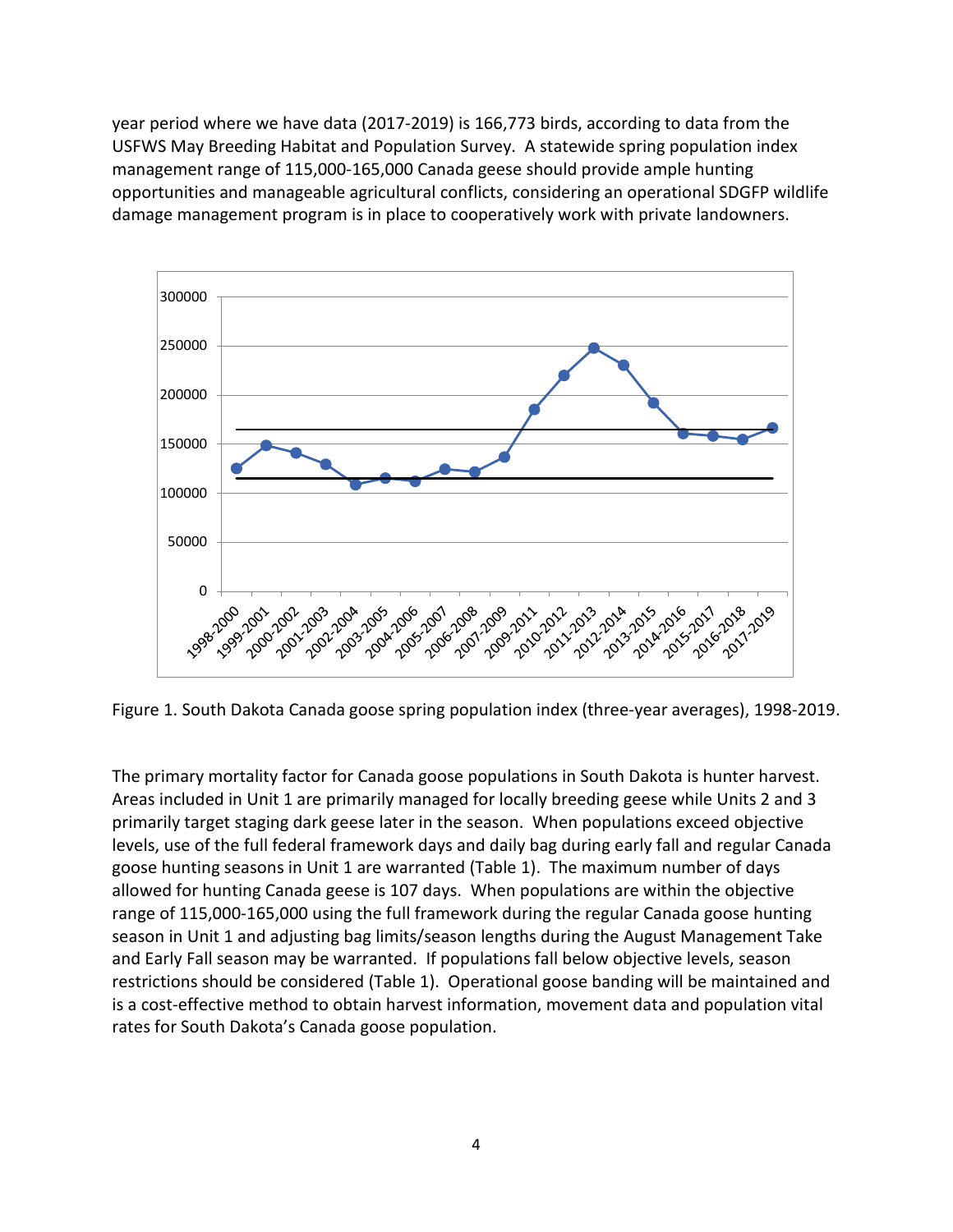Table 1. Canada goose management decision table.

|                                                    | <b>RESTRICTIVE</b><br><b>MANAGEMENT</b>                                                                                                                                                                                                                                                                                                                                                                                                                                                                                        | <b>MODERATE</b><br><b>MANAGEMENT</b>                                                                                                                                                                                                                                                                                                                                                                                                                                                                                        | <b>LIBERAL</b><br><b>MANAGEMENT</b>                                                                                                                                                                                                                                                                                                                                                                                                                                                                                                                                                                                                                                                        |
|----------------------------------------------------|--------------------------------------------------------------------------------------------------------------------------------------------------------------------------------------------------------------------------------------------------------------------------------------------------------------------------------------------------------------------------------------------------------------------------------------------------------------------------------------------------------------------------------|-----------------------------------------------------------------------------------------------------------------------------------------------------------------------------------------------------------------------------------------------------------------------------------------------------------------------------------------------------------------------------------------------------------------------------------------------------------------------------------------------------------------------------|--------------------------------------------------------------------------------------------------------------------------------------------------------------------------------------------------------------------------------------------------------------------------------------------------------------------------------------------------------------------------------------------------------------------------------------------------------------------------------------------------------------------------------------------------------------------------------------------------------------------------------------------------------------------------------------------|
| "MANAGEMENT<br><b>TOOLS"</b>                       |                                                                                                                                                                                                                                                                                                                                                                                                                                                                                                                                |                                                                                                                                                                                                                                                                                                                                                                                                                                                                                                                             |                                                                                                                                                                                                                                                                                                                                                                                                                                                                                                                                                                                                                                                                                            |
| Justification                                      | <b>Increase Population</b><br>Canada goose population<br>below objective based on<br>available biological data,<br>hunter survey comments,<br>landowner comments<br>public comments, and<br>field staff observations.<br>Goose depredation on<br>row crops is expected to<br>be limited and should be<br>adequately addressed<br>through the wildlife<br>damage management<br>program.<br>Non-lethal tools will<br>primarily be used;<br>however, unique<br>situations may be<br>addressed using nest work<br>or kill permits. | <b>Maintain Population</b><br>Canada goose population<br>at objective based on<br>available biological data,<br>hunter survey comments,<br>landowner comments,<br>public comments, and field<br>staff observations.<br>Manageable Canada goose<br>depredation on row crops<br>is expected but should be<br>adequately addressed<br>through wildlife damage<br>management program.<br>Non-lethal tools will<br>primarily be used, but<br>chronic depredation issues<br>may be addressed using<br>nest work and kill permits. | <b>Decrease Population</b><br>Canada goose population<br>above objective based on<br>available biological data,<br>hunter survey comments,<br>landowner comments,<br>public comments, and<br>field staff observations.<br>Goose depredation on row<br>crops is expected to be<br>above desired levels. The<br>wildlife damage<br>management program has<br>difficulty addressing<br>requests in a timely<br>manner. Non-lethal tools<br>will be used, but nest work<br>and kill permits may be<br>used more frequently to<br>stop row crop damage.<br>Indicators for this category<br>would be moderate to<br>overabundant populations<br>causing moderate to<br>major depredation issues. |
| <b>Spring Population</b><br>Index (3-Year Average) | Below 115,000                                                                                                                                                                                                                                                                                                                                                                                                                                                                                                                  | 115,000-165,000                                                                                                                                                                                                                                                                                                                                                                                                                                                                                                             | Above 165,000                                                                                                                                                                                                                                                                                                                                                                                                                                                                                                                                                                                                                                                                              |
| <b>Regular Season Days</b>                         | <b>Full Framework</b>                                                                                                                                                                                                                                                                                                                                                                                                                                                                                                          | <b>Full Framework</b>                                                                                                                                                                                                                                                                                                                                                                                                                                                                                                       | <b>Full Framework</b>                                                                                                                                                                                                                                                                                                                                                                                                                                                                                                                                                                                                                                                                      |
| <b>Regular Season</b><br><b>Daily Bag</b>          | Daily Bag:<br>Unit 1: 3 - 5<br><b>Units 2 and 3:4</b>                                                                                                                                                                                                                                                                                                                                                                                                                                                                          | Daily Bag:<br>Unit 1: 5 - 8<br>Units 2 and $3:4$                                                                                                                                                                                                                                                                                                                                                                                                                                                                            | Daily Bag:<br>Unit 1: Up to 8<br>Units $2$ and $3:4$                                                                                                                                                                                                                                                                                                                                                                                                                                                                                                                                                                                                                                       |
| <b>Early Fall</b><br>Season<br>(Unit 1)            | Yes<br>(Consider Restricting<br>Season Length)<br>Daily Bag: 3 - 5                                                                                                                                                                                                                                                                                                                                                                                                                                                             | Yes<br>Daily Bag: 5 - 8                                                                                                                                                                                                                                                                                                                                                                                                                                                                                                     | Yes<br>Daily Bag: Up to 15                                                                                                                                                                                                                                                                                                                                                                                                                                                                                                                                                                                                                                                                 |
| <b>August Management</b><br><b>Take</b>            | Not available except for<br>human safety concerns.                                                                                                                                                                                                                                                                                                                                                                                                                                                                             | Can be available in areas<br>with unacceptable levels of<br>crop depredation or<br>human safety concerns.<br>Daily Bag: 8                                                                                                                                                                                                                                                                                                                                                                                                   | Can be available in areas<br>with unacceptable levels<br>of crop depredation or<br>human safety concerns.<br>Daily Bag: Up to 15                                                                                                                                                                                                                                                                                                                                                                                                                                                                                                                                                           |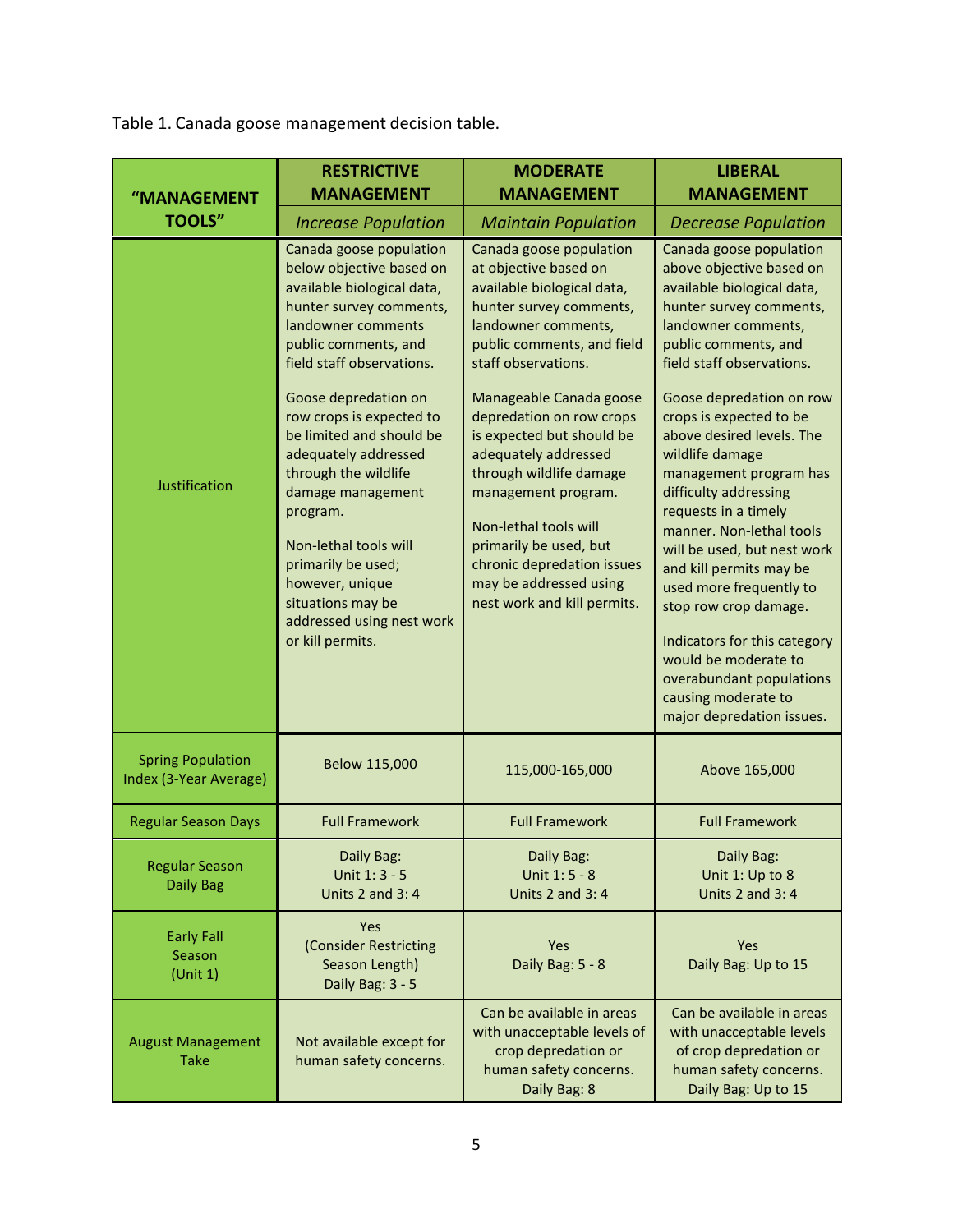## **MANAGEMENT PRIORITIES**

In addition to management activities involved with implementing the harvest strategies found in Table 1, SDGFP will strive to accomplish the following management priorities:

# Wildlife Damage Management Program

SDGFP's Canada goose depredation abatement program and services are multi-faceted and designed to prevent and/or reduce crop damage caused by Canada geese. SDGFP's non-lethal abatement techniques include permanent fence, temporary electric fence, temporary and permanent vegetative barriers (i.e. wheat or grass buffer strips), food plots, and various hazing techniques (i.e. propane cannons, cracker-shells, kites and flagging, coyote decoys, and harassment). SDGFP also utilizes their Special state Canada goose permit obtained from the USFWS which allows SDGFP and its sub-permittees to conduct resident Canada goose management and control activities through egg addling, trapping, relocating, and lethal take of Canada geese in order to contribute to human health and safety, protect personal or public property, and prevent injury to people and property in accordance with all conditions specified in 50 CFR 21.26. This permit allows SDGFP the annual take of up to 9,000 Canada geese and 2,500 nests. Use of this permit varies due to the number of local birds, overall population levels, effectiveness of non-lethal techniques, severity of crop damage, and the history of crop damage at certain locations.

# Recruitment, Retention and Reactivation (R3) Efforts of Hunters

SDGFP encourages R3 efforts of waterfowl hunters in various ways including loaning hunting equipment, aligning state and federal waterfowl hunting regulations, removing unnecessary barriers to participation such as contradicting legal guidelines or inconsistent age definitions, and providing targeted outreach opportunities to diverse audiences. Examples of SDGFP outreach efforts include hosting youth, women, and beginner supported hunting events, encouraging mentorship for novice waterfowl hunters, teaching comprehensive learn-to-hunt classes such as Hunting 101 and Harvest SD, hosting Becoming an Outdoor Women waterfowl hunting events, and providing waterfowl programs for families and students of all ages at the two Outdoor Campuses. In addition to hunter recruitment, it's important to retain the current individuals already participating and to reactivate lapsed goose hunters. The creation of goose decoy loaner trailers and development of the Lower Oahe Waterfowl Hunting Access Area pits have provided free and easily accessible ways for both novice and experienced hunters to enjoy waterfowl hunting without the need to own extensive tracts of property or thousands of dollars' worth of their own goose decoys. Supported hunts offered at this location incorporate experienced and lapsed hunters as mentors, ensuring their continued involvement in waterfowl hunting.

## Hunter Access

SDGFP owns approximately 717 Game Production Areas (GPA's) in fee title with over 295,000 acres. The USFWS owns 1,000 Waterfowl Production areas in South Dakota totaling nearly 150,000 acres. Beginning in 2009, SDGFP began a groundbreaking habitat and access program in partnership with USDA, the James River Watershed Conservation Reserve Enhancement